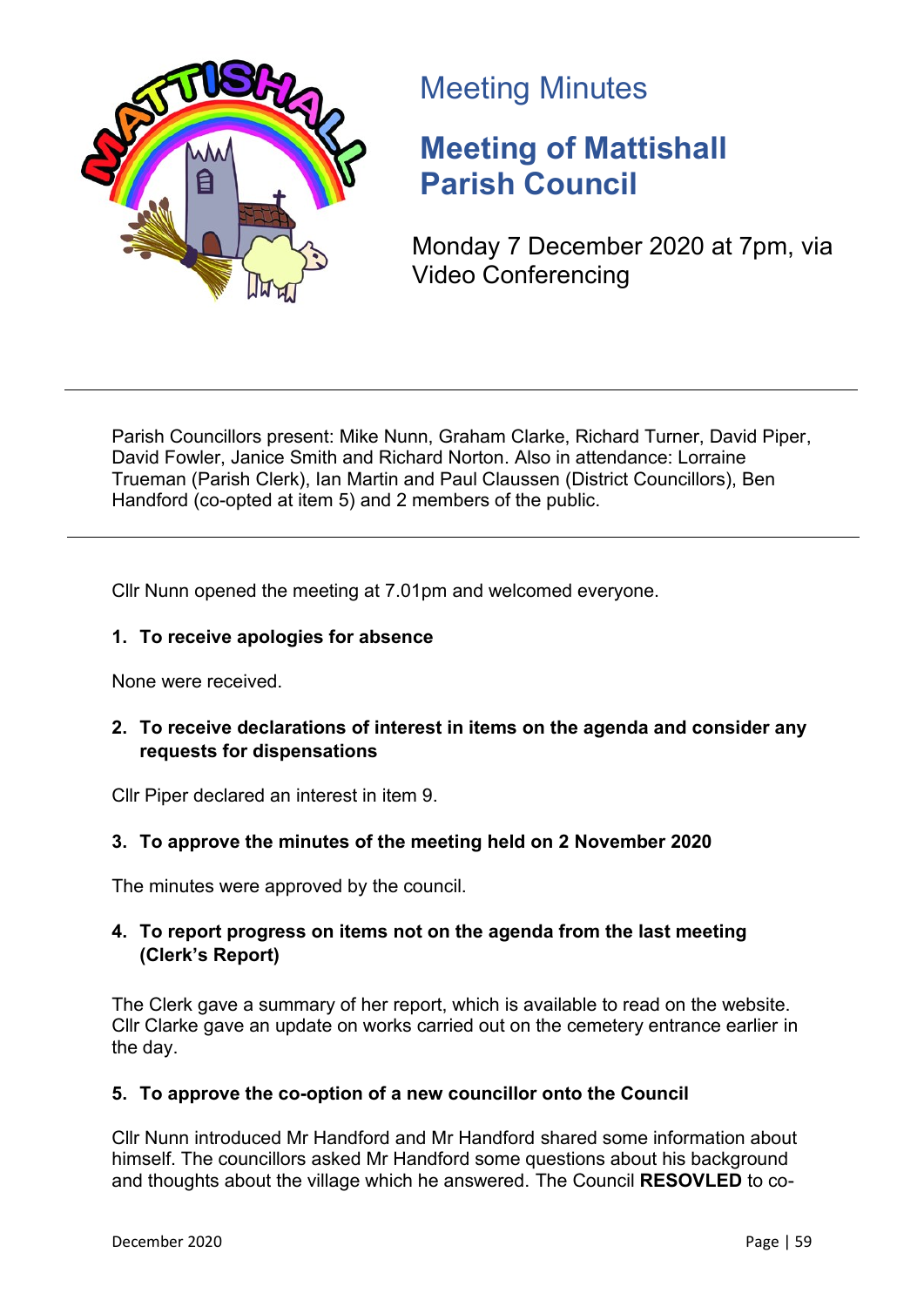opt Mr Handford onto the council. The clerk will meet with him (virtually) to go through a local induction and to arrange signing the declaration of acceptance of office.

# **6. Open forum for Public Participation: an opportunity to hear from members of the public and Breckland District Councillors**

Dist. Cllr Martin gave an update on the on-going response Breckland District Council where providing to the local community during the current pandemic and offered his support to help resolve any issues.

Dist. Cllr Martin went on to give an update on planning applications for the land south of Dereham Road, Kensington Forge and The Old Stables.

Breckland District Council now has a 5-year land supply and Mattishall local plan stands, as advised by Dist. Cllr Martin. Dist. Cllr Claussen spoke about his views on the White Paper – Planning for the future, with the councillors asking questions. Cllr Nunn thanked Dist. Cllr Claussen for sharing his views.

Mr Ellis spoke to update the council on the progress he has made with bringing superfast broadband to the village. He advised that Openreach are putting together a proposal with the support of Norfolk County Council, which would enable 700 houses to have the option to take the superfast broadband while bringing the cost down. Using the government voucher scheme, 212 properties would be required to sign up for the installation to be free. Mr Handford advised he had been supporting Mr Ellis with this project, while the councillors asked Mr Ellis questions and spoke about the disruption the implementation would cause to roads and footpaths. Cllr Piper thanked Mr Ellis for his work on this project.

7.57pm Mr Ellis left the meeting.

## **7. Planning matters**

## **7.1.To receive results of applications**

3PL/2020/1043/HOU - 8 Parkers Road - Alterations and extension to existing garage in rear garden. APPROVED.

3PL/2020/0358/O - Glenthorne, 149 Dereham Road - Two timber cabins to be used for holiday accommodation. APPROVED.

3PL/2020/1106/HOU - Rowan House, Norwich Road - Reinstatement of detached, fire damaged double garage - works include reducing height of roof on garage and extension of garage to form store. APPROVED.

# **7.2.To receive report from Neighbourhood Plan delivery and monitoring group on applications with comments due before this meeting**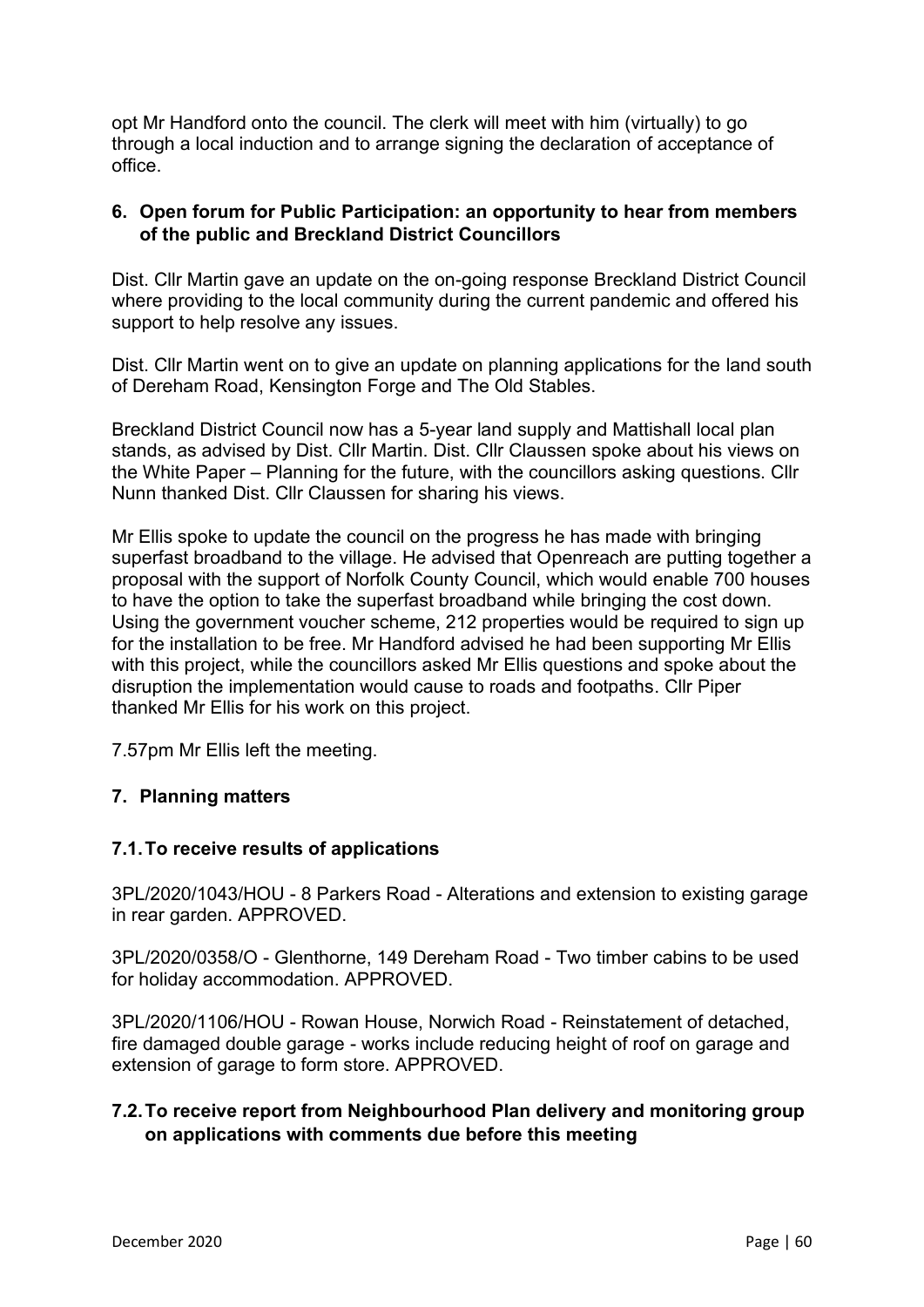3PN/2020/0056/UC - Agricultural Building at South Green Farm South Green - Prior approval for conversion of barn to one dwelling (General Permitted England Order 2015 as amended Schedule 2, Part 3, Class Q) No objection.

# **7.3. To receive report and consider recommendations from the Neighbourhood Plan delivery and monitoring group on new planning applications**

3PL/2020/1289/HOU - The Old Rectory, 4 Stoney End, Mattishall NR20 3RY – rear first floor extension Mattishall Parish Council has no objection to the proposed extension and alterations to the Old Rectory. There are no issues relating to overlooking. Comments.

3PL/2020/1307/HOU - Moat Farm, Dereham Road, Mattishall NR20 3NL – Siting of temporary greenhouse in garden No comments.

3PL/2020/1272/LB - Moat Farm, Dereham Road, Mattishall NR20 3NL - Repairs to south gable window lintel & beam bearing over first floor bedroom & within roof space at south gable & siting temporary greenhouse in garden Mattishall Parish Council having reviewed this application have no objection to the

necessary repairs nor the methodology.

The Parish Council appreciates the detail and thoroughness of the Paul Robinson Partnership report.

Comments.

3PL/2020/1172/F - Water Treatment Works, South Green - Single storey dwelling with and extension to an existing outbuilding. No comments.

# **7.4.To receive update from the Neighbourhood Plan delivery and monitoring group on contact with Hopkins Homes regarding site/land South of Dereham Road**

Cllr Fowler advised that the clerk had contacted Hopkins Homes in November to raise some concerns about the application. These concerns included a contribution to a new medical centre, bus shelter design, safety aspects of the attenuation pond, and the allotments, community wood and orchard specification and management. Hopkins Homes had provided positive feedback on the issues raised.

Cllr Nunn thought that the council were looking more favourably towards the Hopkins Homes application and confirmed the Parish Council had received no contact from the other applicants on the same site, Gladman.

The council discussed next steps and agreed for the clerk to contact the case officer to ask for an update on the progression of the S106 and to ask for the speed limit, west of the site, to be reduced from 40mph to 30mph. Cllr Fowler will draft the wording.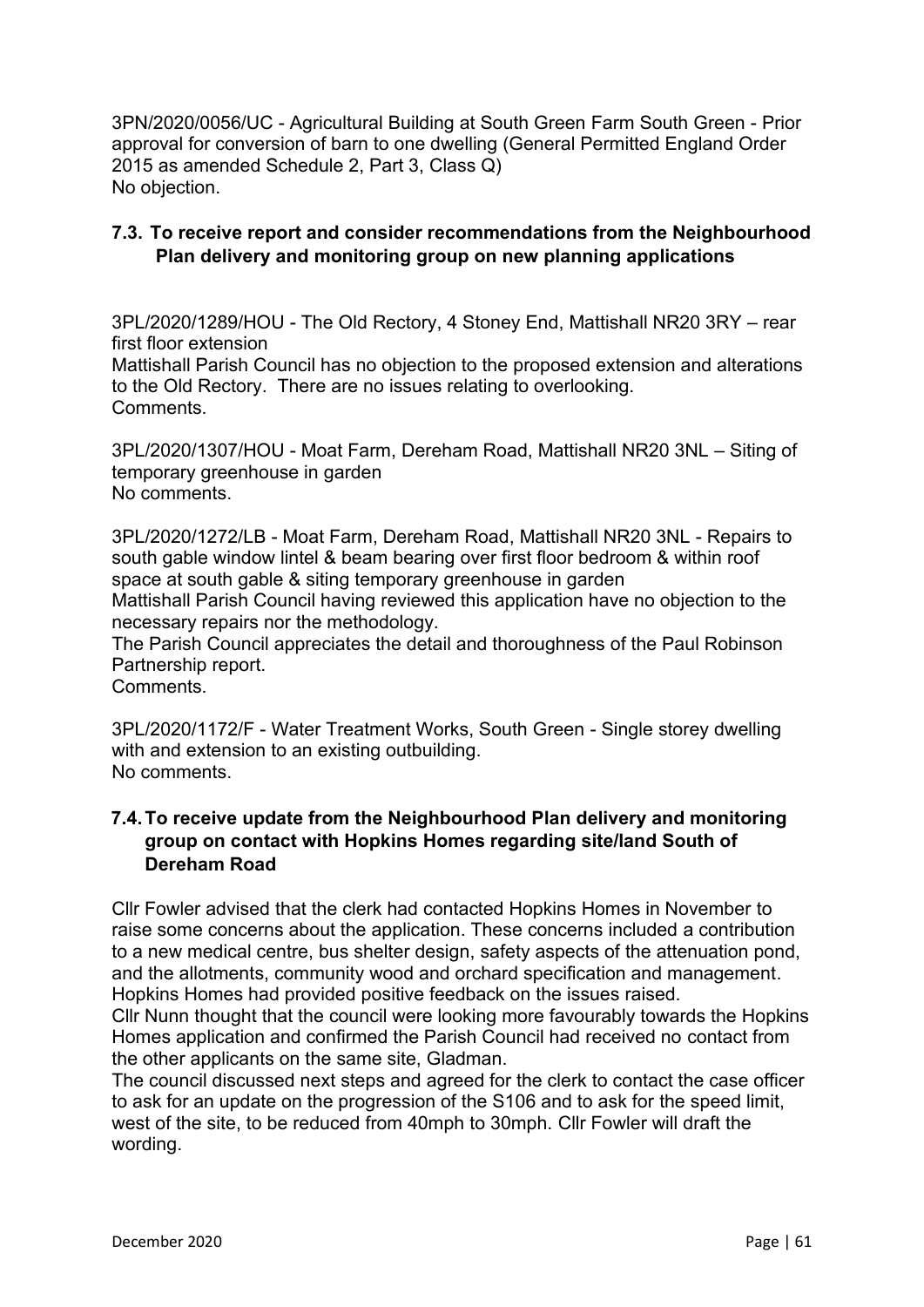The council also agreed for the clerk to contact Dereham Town Council in regards of S106 agreement discussions.

8.32pm Dist. Cllr Martin and a member of the public left the meeting.

# **8. To discuss the Caravan and Motorhome Club pitches at the golf club**

The councillors discussed the application submitted by the golf club. Cllrs Fowler and Nunn suggested that this is the type of activity the village should welcome as this would support the economic viability of the village.

# **9. To agree street lighting requirements for development at Poplar Close**

Cllr Piper did not take part in any discussions on this item.

Cllr Nunn confirmed that Mattishall have a dark sky policy, which is why there are no streetlights on the new development of Walnut Tree Fields.

Cllr Smith advised that the only streetlights in the village were compulsory and these are to light the speedhumps.

The council unanimously agreed the streetlights were not required.

# **10.To receive the latest SAM2 and Speed Watch report**

The sign was placed in the 20mph limit close to the school, facing toward the church, again lockdown has reduced traffic volumes considerably. The figures show a substantial reduction with only 2 days recording more than 2,000 vehicle movements. 30%, just under 12,000, of vehicles were travelling at 25mph or more, 928 at 30mph or more. The highest speed recorded was 40mph, 15 vehicles. The sign was turned to the opposite direction on 22 November, the battery had run down and only 25 days data was recorded. The sign will be relocated on 20 December.

8.45pm Dist. Cllr Claussen left the meeting.

# **11.To receive an update on the application for new Safer Neighbourhood Action Panel (SNAP) members**

Cllr Smith agreed to be the council representative for the new SNAP and advised she had contacted Paula Gilluley but had no response. The clerk will contact Paul Gilluley to advise her that the council have agree that Cllr Smith will be the council's representative.

# **12.To discuss the invitation from the District Superintendent to a strategic level briefing**

As above, Cllr Smith agreed to be the council representative and had contacted Paula Gilluley but had received no response. It was agreed the clerk would also contact Paula Gilluley to advise of the council's decision.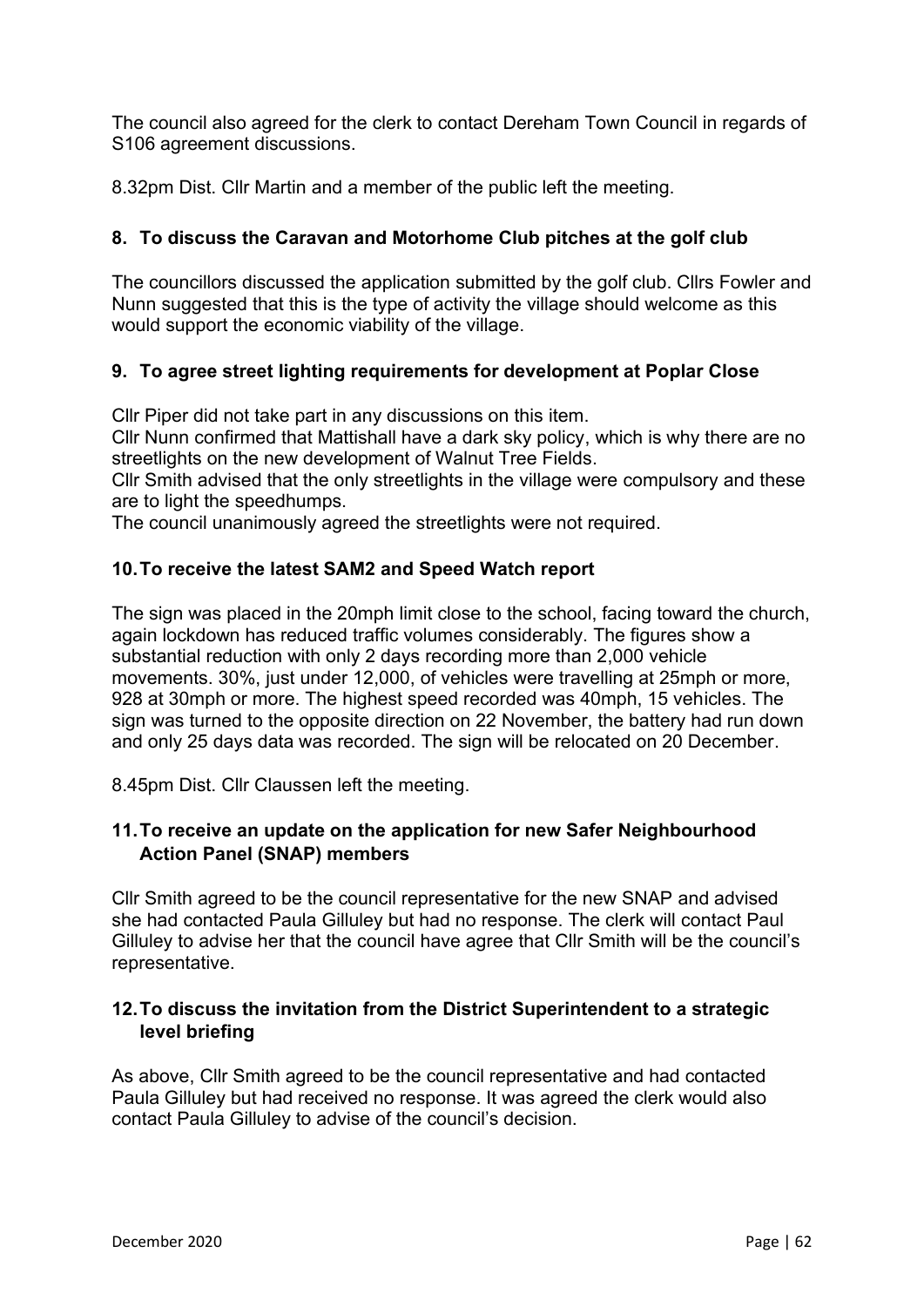# **13.To receive report and consider the status of the online youth club**

No update was available from YMCA at the time of the meeting.

### **14.To receive an update on Miscellanea**

Eileen Conway is to retire as editor of Miscellanea after 15½ years. The council resolved for the clerk to send a note of recognition for the many years of service given.

Anne Jackson will take over the role of editor.

# **15.To discuss and agree members of a new Chairman's long-term projects working group**

Cllr Nunn spoke about his disappointment that no councillors had come forward to join this working group. The clerk spoke about how this group would be shaping the future of the village and the excitement this role could hold.

Mr Handford expressed an interest in joining this group as he wants to make the village the best it can be. Cllr Clarke also expressed interest in the group. Cllr Nunn agreed for councillors to consider this working group for another month.

## **16.To receive an update and discuss next steps for Xmas hampers**

The clerk confirmed the funding application to Norfolk Community Foundation had been successful and the Parish Council had been awarded £525 for 30 hampers. Jo Bishop had been contacted to make up the hampers, Mattishall Volunteer Hub had been advised and were preparing to make the deliveries and Mattishall and Burgh Charity are going to give the delivery addresses directly to the hub.

Due to the tight timescale, the council agreed to pay Jo Bishop the £525 before receiving the funds from Norfolk Community Foundation.

Cllr Smith raised concerns about the hub making an incorrect delivery, but the council felt this was a one off and that they should still proceed with the delivery as previously agreed.

## **17.Finance**

## **17.1. To approve the payment list**

The council approved the payments as listed at the bottom of the minutes.

## **17.2. To review draft budget for 2021/22**

The draft budget was available for the councillors to review ahead of the meeting. The councillors RESOLVED to allocate £3,195 of project spend to holding a festival once the current pandemic was over.

The council discussed holding a reserve for professional fees. It was believed that this reserve could be taken from this year's underspend and could be between £5,000 and £10,000. It was agreed not to increase this reserve in 2021/22.